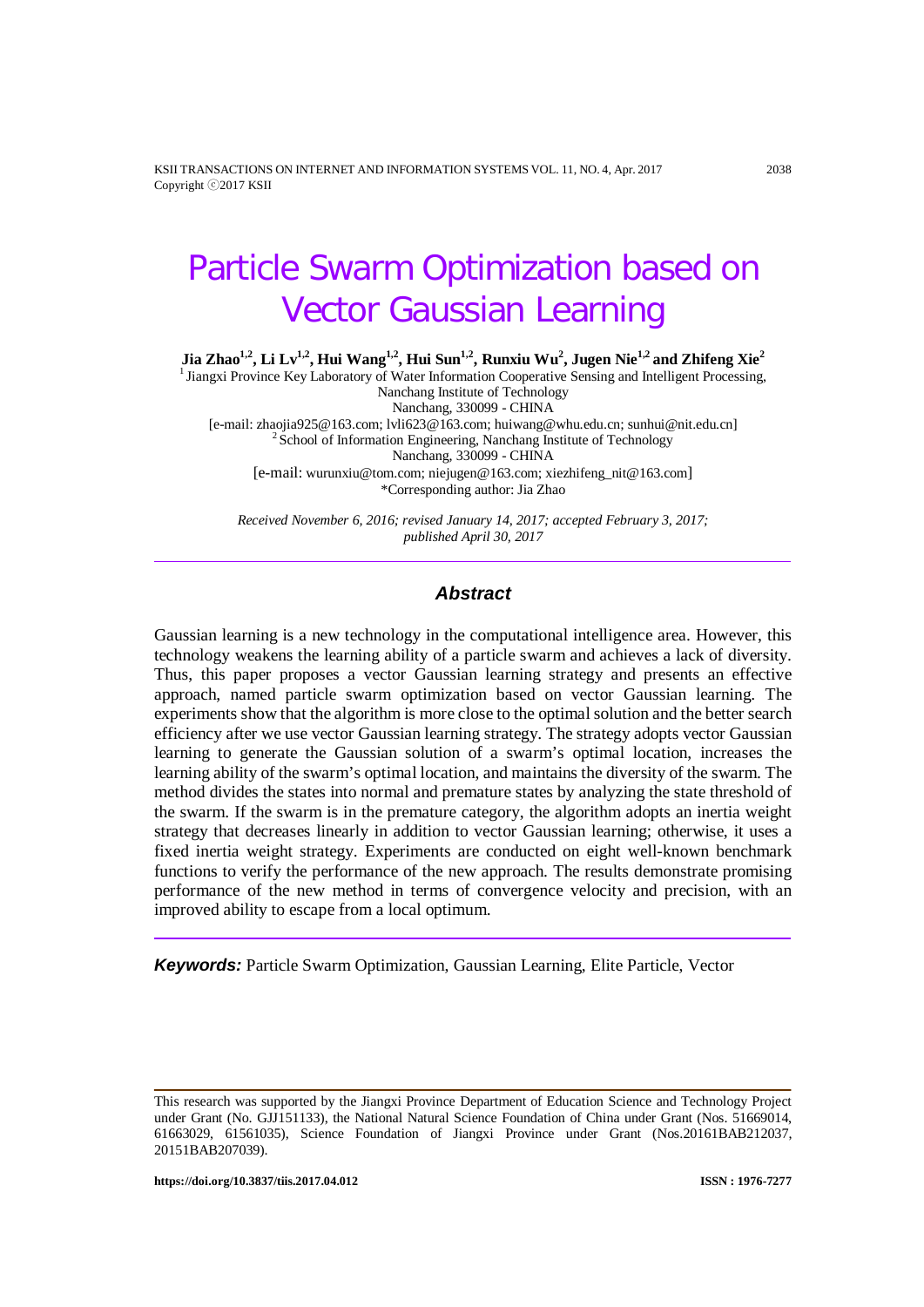# **1. Introduction**

Particle swarm optimization (PSO) [1] is a swarm intelligence algorithm that emulates the behavior of birds of prey and was originally presented by Kennedy and Eberhart. The simplicity of the technique, the fact that it only requires a few parameters, and its easy implementation have encouraged researchers to apply PSO to many research areas, such as to solve power system load flow problems [2], wireless sensor networks[3], multi-objective problems[4], and image processing [5,6].

The disadvantage of PSO is that it easily converges to a local optimum and has the problem of premature and slow convergence velocity. Various researchers improved the standard PSO algorithm to enhance its performance. Han et al. [7] used an example set of multiple global best particles to update the positions of the particles and presented example-based learning particle swarm optimization (ELPSO). Beheshti et al. [8] developed centripetal accelerated particle swarm optimization (CAPSO), inspired by Newton's law of motion. Particle swarm optimization with an aging leader and challengers (ALC-PSO) [9] was introduced by Chen et al. Zhang et al.[10] proposed an adaptive bare-bones particle swarm optimization algorithm (ABBPSO), in which each particle had its own disturbance value and the value was used to adaptively decide the convergence degree of the particle and the diversity of the swarm. The swarm's evolving solution is represented by the best solution; however, this best solution often limits the search area. To solve the problem, Wang et al. [11] proposed a dynamic tournament topology strategy to improve PSO. Cheng et al. [12] introduced social learning mechanisms into PSO to develop social learning PSO (SL-PSO). In order to improve the convergence and diversity, Yang et al. proposed a multi-objective PSO algorithm based on the interaction of multi-level information(MLII-MOPSO) [13], in which the optimization is divided into the standard particle optimization layer, the particle evolution and learning layer, and the archive information exchange layer. Considering a fractional calculus approach, Couceiro and Sivasundaram provided a novel fractional PSO (FPSO) [14]. Although the above-mentioned improved PSO variants can improve the performance, an improved strategy has proven difficult to realize.

Gaussian learning, a new technology in the computational intelligence area, adds a random disturbance term obeying Gaussian distribution to the individuals and generates Gaussian solutions, after which it chooses an improved solution from among the Gaussian solutions as the next generation individual. Gaussian learning has been applied to PSO [15], the harmony search algorithm [16], artificial bee colony algorithm [17, 18], and the bacterial foraging optimization algorithm [19]. However, all dimensions of the particles use Gaussian learning, which means that the effect of the technique is not strong. In addition, due to the use of the same learning strategy, the nature of the particle is such that convergence becomes easy, the population diversity is reduced, and the learning effect is sub-optimal.

Our approach to solving the above-mentioned problems is to propose PSO based on vector Gaussian learning (VGL-PSO). It can generate the vector Gaussian solution by using a vector Gaussian learning strategy, which, rather than being applied to all particles, is only applied to elite particles. In the process of learning, this strategy maintains the swarm diversity. If the algorithm converges prematurely, it can adjust the inertia weight adaptively, use the vector Gaussian learning strategy to escape from a local optimum, and enhance local exploitation. Experiments show that VGL-PSO, compared with other algorithms, has fast convergence velocity, and a strong ability to escape from a local optimum.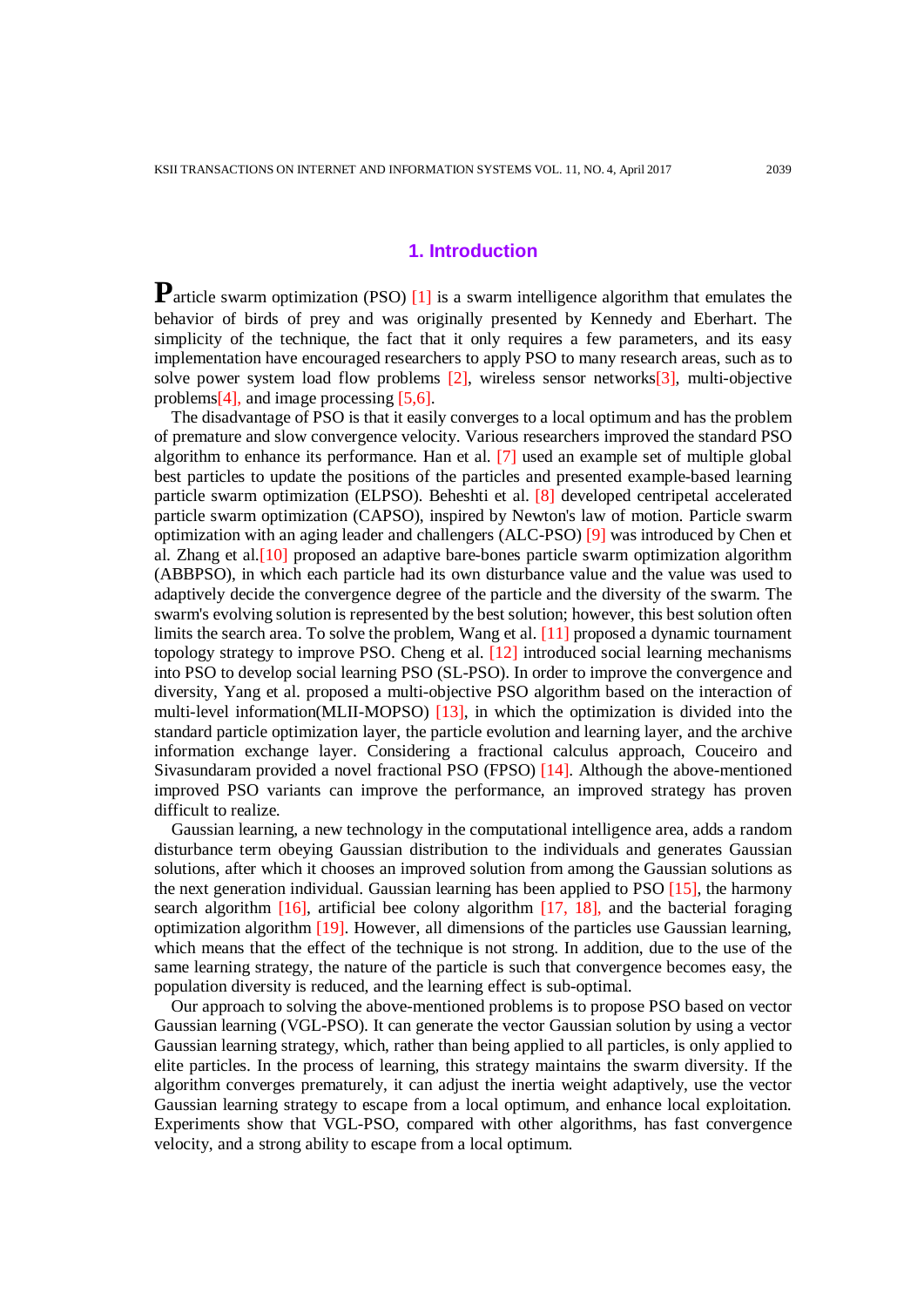We organize the remainder of this paper as follows. We provide a simple introduction of PSO in Section 2. The details of VGL-PSO are described in Section 3. The effectiveness of the proposed method is revealed by numerous experiments in Section 4. Finally, we summarize the paper.

# **2. Particle Swarm Optimization**

In PSO, the number and dimensions of aparticle are *N* and *M* , respectively.  $X_i = (x_{i1}, x_{i2}, \dots, x_{iM})$  and  $V_i = (v_{i1}, v_{i2}, \dots, v_{iM})$  represent the location and velocity of the  $i^{th}$  ( $i = 1, 2, ..., N$ ) particle, respectively.

For the  $k^{\text{th}}$  iteration, the location and velocity of particle *i* are updated as follows.

$$
x_{im}^k = x_{im}^{k-l} + v_{im}^k
$$
 (1)

$$
v_{im}^k = w^* v_{im}^{k-l} + c_l^* r_l^* (pBest_{im}^{k-l} - x_{im}^{k-l}) + c_2^* r_l^* (gBest_m^{k-l} - x_{im}^{k-l})
$$
 (2)

where  $m = 1, 2, ..., M$ , *w* is the inertia weight of which the function is to balance the ability to perform local and global search,  $c<sub>i</sub>$  and  $c<sub>i</sub>$  represent theacceleration factors, and  $r<sub>i</sub>$  and  $r<sub>i</sub>$  are random numbers between 0 and 1.  $g$ Best<sup> $k-1$ </sup> is the optical location of the swarm at the  $(k-1)^{th}$  iteration, *pBest*<sup>k-1</sup> is the best location of the *i*<sup>th</sup> individual at the  $(k-1)^{th}$  iteration.

# **3. Particle swarm optimization based on vector Gaussian learning**

#### **3.1 Vector Gaussian learning strategy**

**Definition 1---Gaussian Solution (GS): Given a point in the** *M* **dimensions as a candidate** solution  $X_i = (x_{i1}, x_{i2}, \dots, x_{iM})$ , the corresponding Gaussian solution is defined as follows.

$$
x_{ij}^* = x_{ij} + Gauss\_random(\mu, \sigma^2)
$$
 (3)

where,  $\dot{x}_i$  is the new location of the *i*<sup>th</sup> individual at the *j*<sup>th</sup> dimension after Gaussian learning, *x<sub>ij</sub>* is the previous location of the *i*<sup>th</sup> individual at the *j*<sup>th</sup> dimension, *Gauss\_random(*  $\mu$ *,*  $\sigma^2$ *)* is a Gaussian random function, and  $\mu$  and  $\sigma^2$  are the mean and variance, respectively.

The optimal location of the swarm, namely, the location of an elite particle, is the leader and is used as learning example for the other particles and the elite particle itself has no learning example. If the elite particle converges to a local optimum, the algorithm is considered to have converged prematurely. An individual particle learns from the advantages and disadvantages of other particles, which do not have a strong learning ability [20]. Therefore, we introduce vector Gaussian learning, which can balance the global exploration and local exploitation ability. The Gaussian learning dimension of an elite particle decreases linearly with the evolution. In the early stage of evolution, we select a larger dimension space to study, enhance the ability to explore the algorithm, and improve the probability of elite particles to search for the global optimal position. This algorithm requires smaller exploration ability and larger development ability with each iterative cycle, especially in the later stages of evolution. One or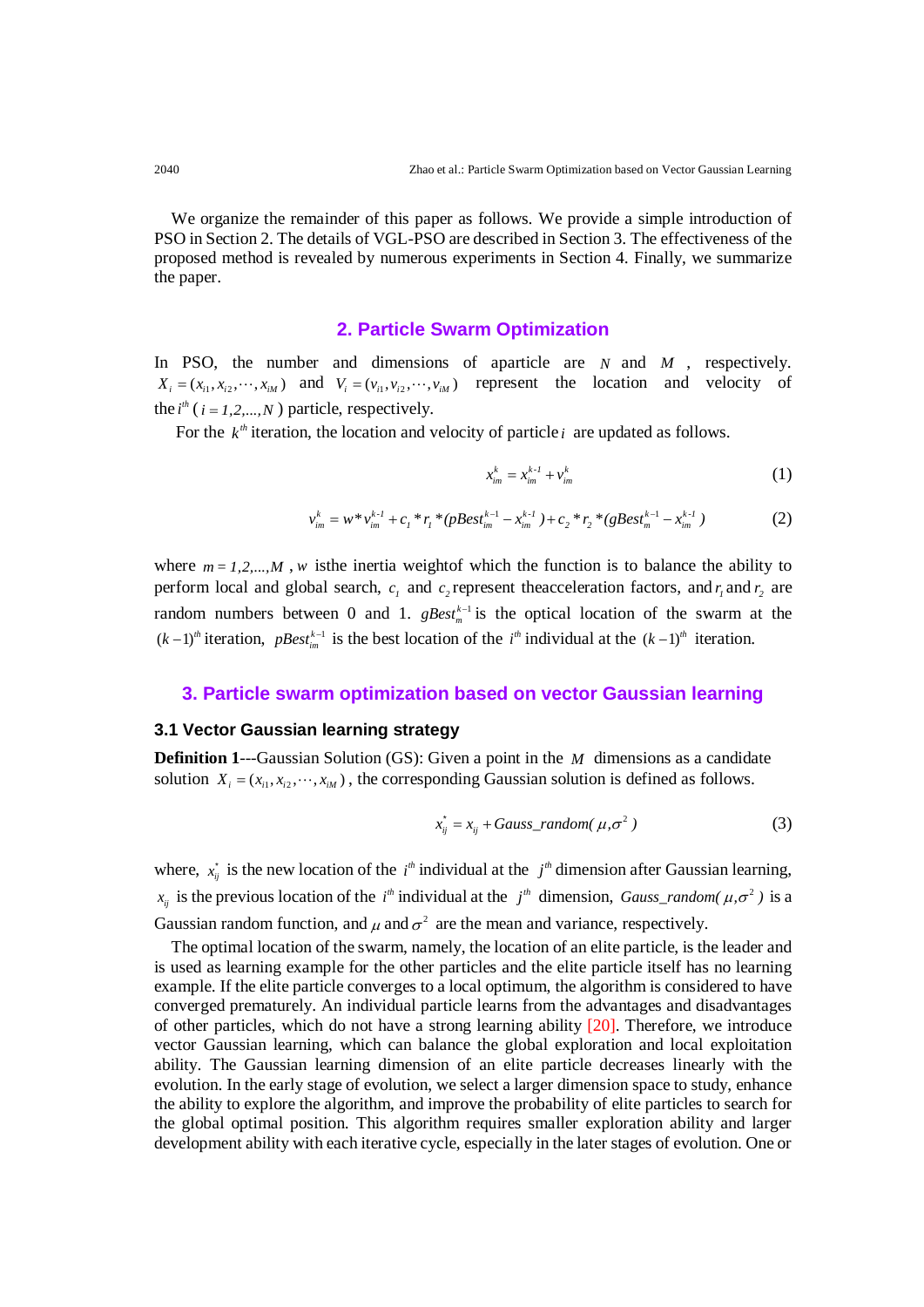a few dimensions converge to a local optimum, and the algorithm selects a smaller dimension to learn in the later stage of the iteration. As the other dimensions of information remain the same, the strategy can retain as much advantageous information as possible, enable the algorithm to escape from a local optimum and improve the accuracy of the solution.

**Definition 2**---Vector Gaussian Solution (VGS) --- Given an elite particle in the *M* dimensions as *gBest* , the corresponding vector Gaussian solution *gBest*<sup>∗</sup> is defined as follows. where,  $\dot{x}_{ij}$  is the new location of the *i*<sup>th</sup> individual at the *j*<sup>th</sup> dimension after Gaussian learning, *x<sub>ii</sub>* is the old location of the *i*<sup>th</sup> individual at the *j*<sup>th</sup> dimension, *Gauss\_random(* $\mu$ , $\sigma^2$ ) is a Gaussian random function,  $\mu$  and  $\sigma^2$  are the mean and variance, respectively.

The optimal location of swarm, namely, the location of elite particle, is the leader and learning example of other particles and the elite particle itself has no learning example. If the elite particle falls into local optimum, the algorithm will be premature. Individual learns from the advantages and disadvantages of other particles, whose learning is not strong [20]. Therefore, we introduce the vector Gaussian learning, which can balance global exploration and local exploitation ability. The Gaussian learning dimension of the elite particle is linearly decreasing with the evolution. In the early stage of evolution, we select the larger dimension space to study, enhance the ability to explore the algorithm, and improve the probability of searching the global optimal position of elite particles. Algorithm requires smaller exploration ability and larger development ability with the iteration, especially in the later stage of evolution. One or a few dimensions fall into local optimum, and algorithm selects a smaller dimension to learn in later stage, other dimensions of information remains the same, so it can retain the advantage information as most as possible, help the algorithm to escape from local optimum and improve the accuracy of the solution.

**Definition 2**---Vector Gaussian Solution (VGS) --- Given a elite particle in the *M* dimensions as *gBest* , the corresponding vector Gaussian solution *gBest*<sup>∗</sup> is defined as follows.

$$
num = Int((1.0 - i * 1.0 / iterNum) * M) + 1
$$
\n(4)

$$
m = rand() \% M \tag{5}
$$

$$
gBestm* = gBestm + Gauss\_random(\mu, \sigma2)
$$
 (6)

where, *M* is the dimension of the particle; *i* and *iterNum* represent the current iteration number and maximum iteration number, respectively; *num* is the dimension of vector Gaussian learning(as the number of iterative cycles increases, the dimension of learning becomes increasingly smaller, until it becomes one dimension);  $Int()$  is an integral function;  $m(0 \le m < M - 1)$  is a random number, which means the  $m<sup>th</sup>$  dimension; *Gauss random*(  $\mu, \sigma^2$ ) is a Gaussian random function; *gBest* represents the location information of the elite particle in the  $m^{\text{th}}$  dimension.

In order to verify whether *gBest*<sup>∗</sup> is a more optimal solution than *gBest* , we choose two unimodal functions (Sphere and Schwefel's P2.22) and multimodal functions (Rastrigin and Noncontinuous Rastrigin) to test. PSO is used to calculate the test functions, for which two different operations are used: the first uses the vector Gaussian learning strategy, and the other does not use any learning strategies in the optimal position of the population. The influence of the vector Gaussian learning strategy on the algorithm is demonstrated by randomly choosing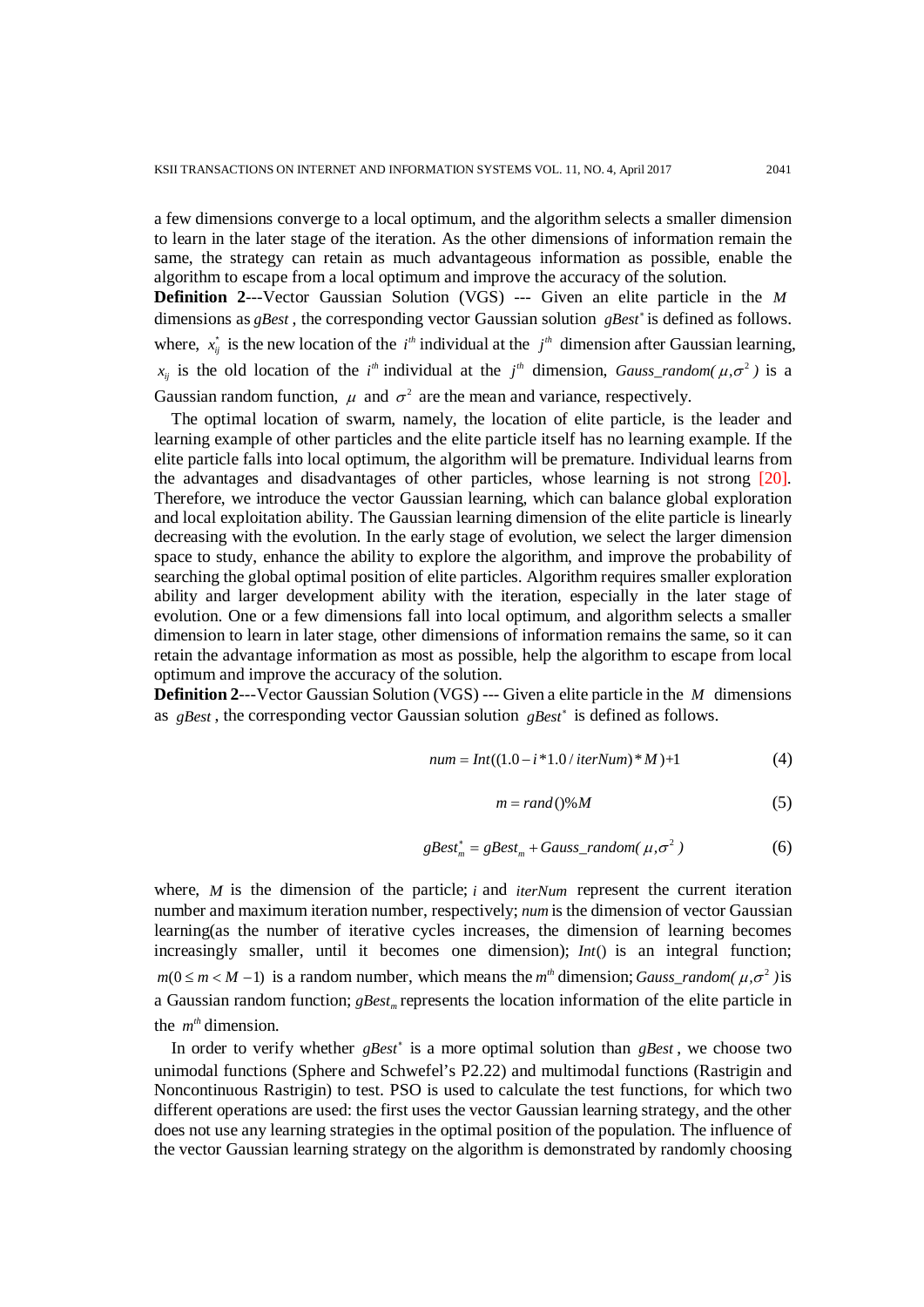one dimension to display in the optimal position of the population. **Fig. 1** and **2** display the influence of the Gaussian learning strategy on the unimodal and multimodal functions, respectively. The horizontal and vertical axes represent the number of iterative cycles and the information of the optimal location of the population in one dimension, respectively.

Vector Gaussian learning has a certain influence on the performance of the algorithm on the unimodal functions in **Fig. 1**. In the first 100 cycles of the iteration, the location dimension information of the particle is characterized by a small amplitude and slow frequency. As the number of iterative cycles increases, the influence of the vector Gaussian learning strategy diminishes, and the advantage of the vector Gaussian learning is not obvious after the 100th cycle, especially. Compared with unimodal functions, the influence on multimodal functions is greater in **Fig. 2**. As shown in **Fig. 2** (a), regardless as to whether we adopt vector Gaussian learning, the dimensional information of a particle experiences repeated shocks during the first 25 iterations. The dimensional information that uses vector Gaussian learning gradually becomes closer in the vicinity of the optimum; however, without using the learning strategies, the dimension information of the particle remains unaffected by arbitrary shock. Without vector Gaussian learning, the dimension information of a particle is located near the optimum between 40 and 60 cycles and escapes from the optimum after the  $60<sup>th</sup>$  iterative cycle. **Fig. 2** (b) shows that, without vector Gaussian learning the particles converges to the local optimum and is unable to escape from it within 20 iterative cycles. In contrast, a particle with vector Gaussian learning found the optimal location after fewer iterative cycles. This comparative analysis enables us to conclude that the use of the vector Gaussian learning strategy makes it easier for the algorithm to approach the optimal solution and the search efficiency is higher than that of particles without the vector Gaussian learning strategy. Therefore, the vector Gaussian learning strategy can broaden the active region of the group, improve the diversity, and avoid local optimization.



(a)Sphere function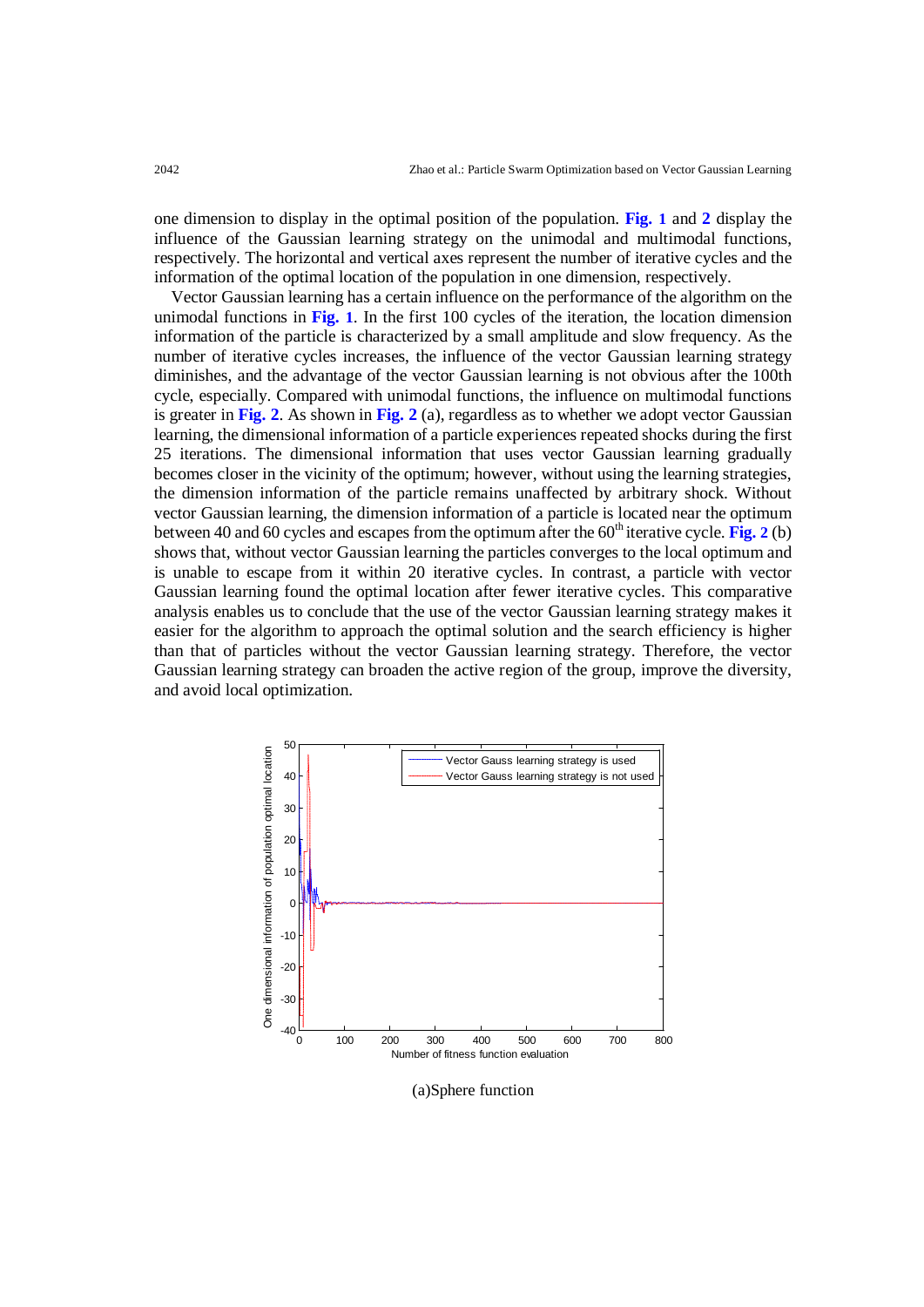

(b)Schwefel's P2.22 function **Fig. 1.** Dimension information change curve on unimodal functions



(a)Rastrigin function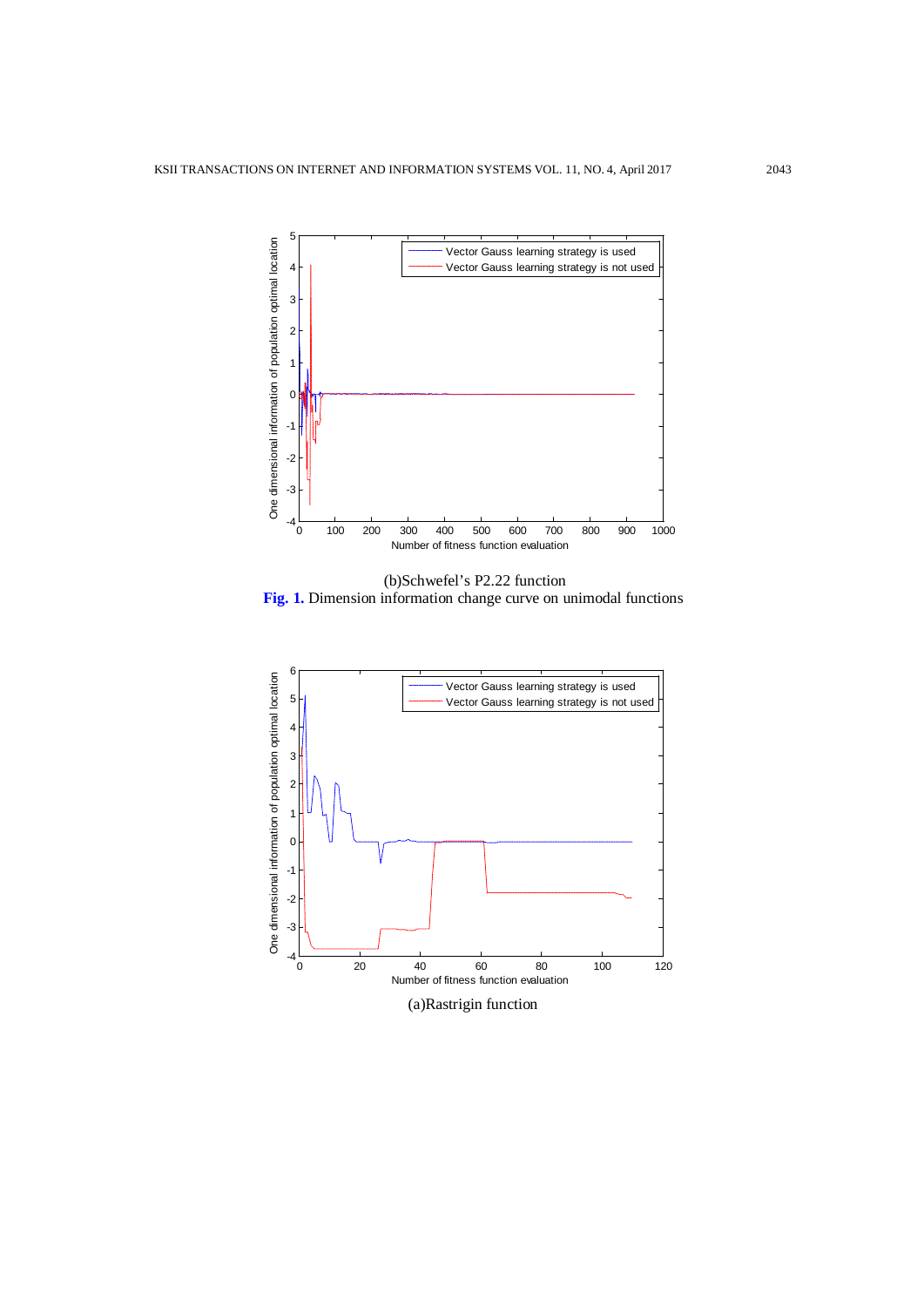

(b)Noncontinuous Rastrigin function **Fig. 2.** Dimension information change curve on multimodal functions

# **3.2 Equation of VGL-PSO**

Balancing global exploration and the local exploitation ability requires us to dynamically adjust the variance of vector Gaussian learning, i.e., the greater the value of  $\sigma^2$ , the greater the search space and the stronger the global exploration ability in the early stage of evolution. The smaller the value of  $\sigma^2$ , the smaller the search space and the stronger the local exploitation ability in the later stage of evolution.

The dimension of vector Gaussian learning is  $num(1 \le num \le M)$ , and the chosen values of the dimensions are  $j_1, j_2, \dots, j_{num}$ , respectively,  $1 \le j_1$  and  $j_{num} \le M$ . The definition of the variance adjustment strategy is as follows.

$$
gBest_{\min} = \min(|gBest_{j_1}|, |gBest_{j_2}|, \cdots |gBest_{j_{\max}}|) \tag{7}
$$

$$
\sigma^2 = gBest_{\min} * r_3 \tag{8}
$$

where, min() is the minimum function,  $r_3$  is a random number between 0 and 0.5.

Meanwhile, we also adjust the inertia weight *w* . If the algorithm converges prematurely, *w* decreases with an increase in the number of iterative cycles of the algorithm; otherwise, the value of *w* is kept constant.

$$
w = \begin{cases} 0.5 & , tag \le limit \\ 1.2 - (1.2 - 0.02) * i / iterNum & , otherwise \end{cases}
$$
(9)

where, *w* is an inertia weight, *tag* signifies the number of optimal locations of the population that are not updated, and *limit* represents the threshold of premature state.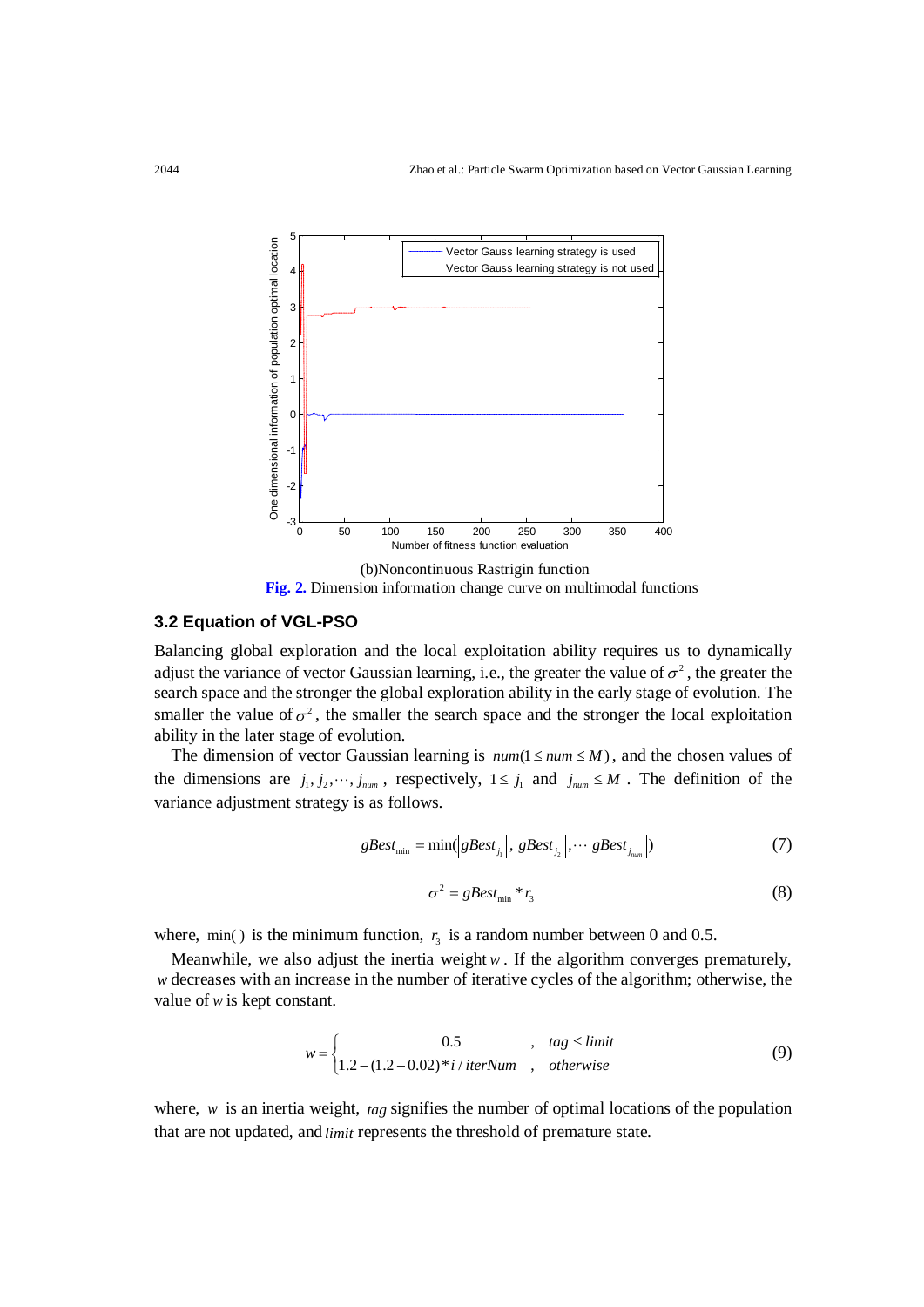# **3.3 Steps of VGL-PSO**

1) Initialize the parameters, including  $c_1$ ,  $c_2$ ,  $w$ ,  $tag$ , and *limit*.

2) Calculate and evaluate the fitness value.

3) If  $tag \leq limit$ , we regard the evolution state as a normal state, proceed to step (4); otherwise, regard it as a premature state, proceed to step (5).

4) Adopt the fixed inertia weight, update velocity and location by formula (1) and (2), and update the individual optimal location and global optimum information. Judge whether the global optimum is updated; if updated, set  $tag = 0$ , otherwise,  $tag + +$  then proceed to step (6).

5) Use vector Gaussian learning for elite particles by formula (4), (5), (6), (7) and (8), and update particle by (9), (1) and (2); meanwhile, update the optimal location of individual and global optima. Judge whether the global optimum is updated, if updated, set  $tag = 0$ , otherwise,  $tag + +$ , then proceed to step (6).

6) If the algorithm satisfies the ending condition, output the global optimum *GBest* and fitness value; otherwise, please return to step (3) and continue.

# **4. Experiments**

## **4.1 Benchmark Functions**

The performance of VGL-PSO was verified by selecting eight benchmark functions as follows, where  $f_1 \sim f_4$  are unimodal functions with only one extreme point in the fixed search range to test the convergence velocity and precision, and functions  $f_5 \sim f_8$  are multimodal functions with many extreme points to adopt to verify the global search ability and the ability to escape from a local optimum. These functions are shown as follows.

1) Sphere function (value space:  $[-100,100]^M$ , optimum: 0)

$$
f_I(x) = \sum_{i=1}^M x_i^2
$$

2) Schwefel's P2.22 function (value space:  $[-10,10]^M$ , optimum: 0)

$$
f_2(x) = \sum_{i=1}^{M} / x_i / + \prod_{i=1}^{M} / x_i /
$$

3) Quadric function(value space:  $[-100,100]^M$ , optimum: 0)

$$
f_3(x) = \sum_{i=1}^{M} \left( \sum_{j=1}^{i} x_j \right)^2
$$

4) Quadric Noise function (value space:  $[-1.28,1.28]$ <sup>D</sup>, optimum: 0):

$$
f_4(x) = \sum_{i=1}^{D} i \cdot x_i^4 + random[0,1)
$$

5) Rastrigin function (value space: $[-5.12,5.12]^D$ , optimum:0)

$$
f_5(x) = \sum_{i=1}^{D} [x_i^2 - 10\cos(2\pi x_i) + 10]
$$

6) Noncontinuous Rastrigin function (value space: $[-5.12,5.12]^D$ , optimum:0)

$$
f_6(x) = \sum_{i=1}^{D} [y_i^2 - 10\cos(2\pi y_i) + 10] \quad where \quad y_i = \begin{cases} x_i & |x_i| < 0.5 \\ \text{round}(2x_i) / 2 & |x_i| \ge 0.5 \end{cases}
$$

7) Ackley function (value space: $[-32,32]^D$ , optimum:0)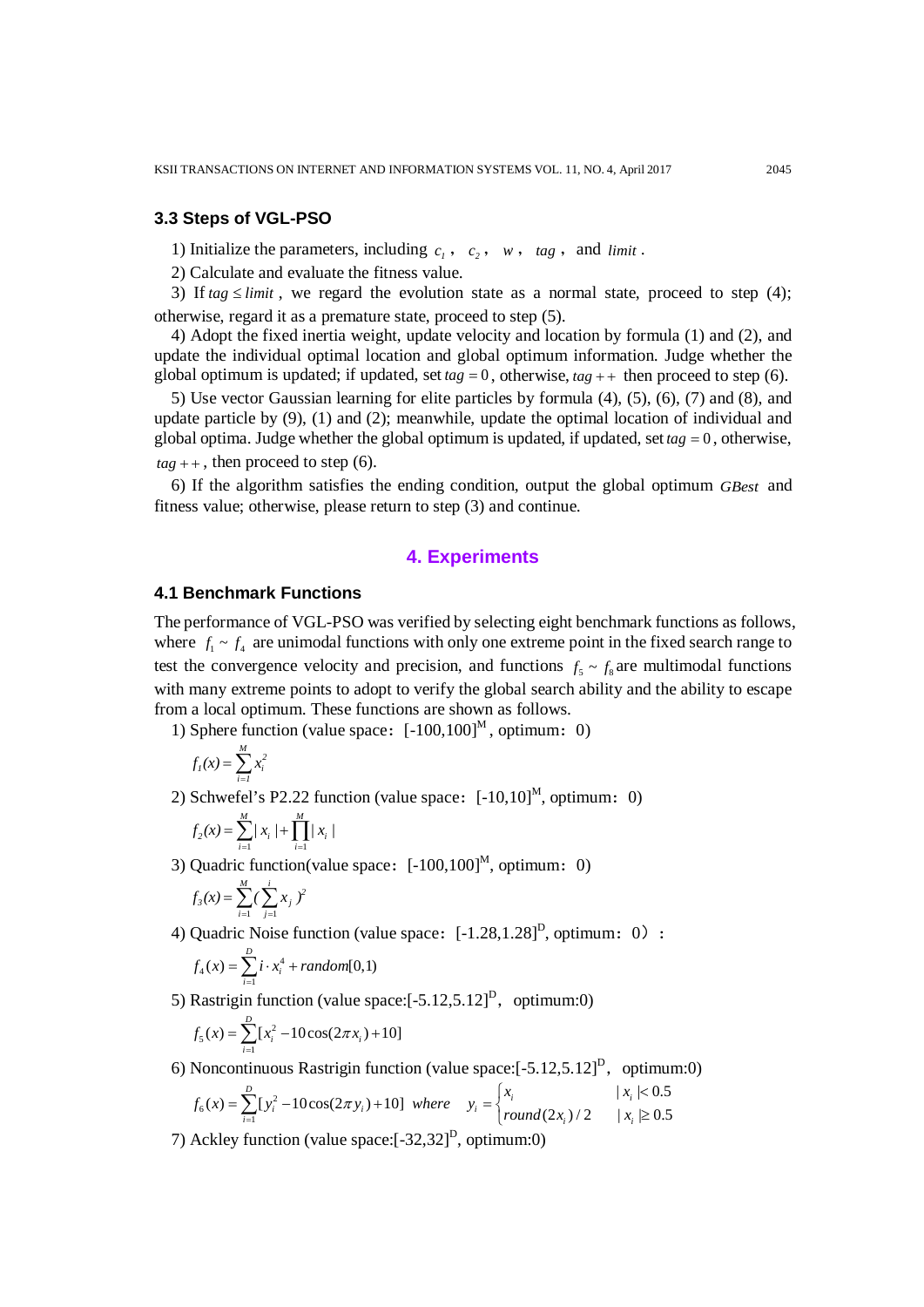$$
f_7(x) = -20 \exp(-0.2 \sqrt{1/D \sum_{i=1}^{D} x_i^2}) - \exp(1/D \sum_{i=1}^{D} \cos 2\pi x_i) + 20 + e
$$

8) Generalized Penalized function (value space:  $[-50,50]^D$ , optimum: 0)

$$
f_8(x) = \frac{\pi}{D} \{ 10 \sin^2(\pi y_1) + \sum_{i=1}^{D-1} (y_i - 1)^2 [1 + 10 \sin^2(\pi y_{i+1})] + (y_D - 1)^2 \} + \sum_{i=1}^{D} u(x_i, 10, 100, 4)
$$
  
where  $y_i = 1 + \frac{1}{4}(x_i + 1)$   $u(x_i, a, k, m) = \begin{cases} k(x_i - a)^m, & x_i > a \\ 0, & -a \le x_i \le a \\ k(-x_i - a)^m, & x_i < -a \end{cases}$ 

## **4.2 Judgment of evolution state**

The proposed algorithm judges the current evolution state according to the value of*limit* , adjusts the inertia weight adaptively, and chooses a different learning strategy according to the current state. Thus, the value of *limit* is important for the performance of the algorithm. If *limit* is too large, then the particle cannot escape from the local optimum; if it is too small, the particle is forced to converge to the local optimum, which affects the learning of the particle. Therefore, we choose different values for*limit* , and calculate the average optimal fitness value of eight classical test functions for 30 dimensions with 20 particles. The curves of the average optimal fitness values under different *limit* conditions are as follows.

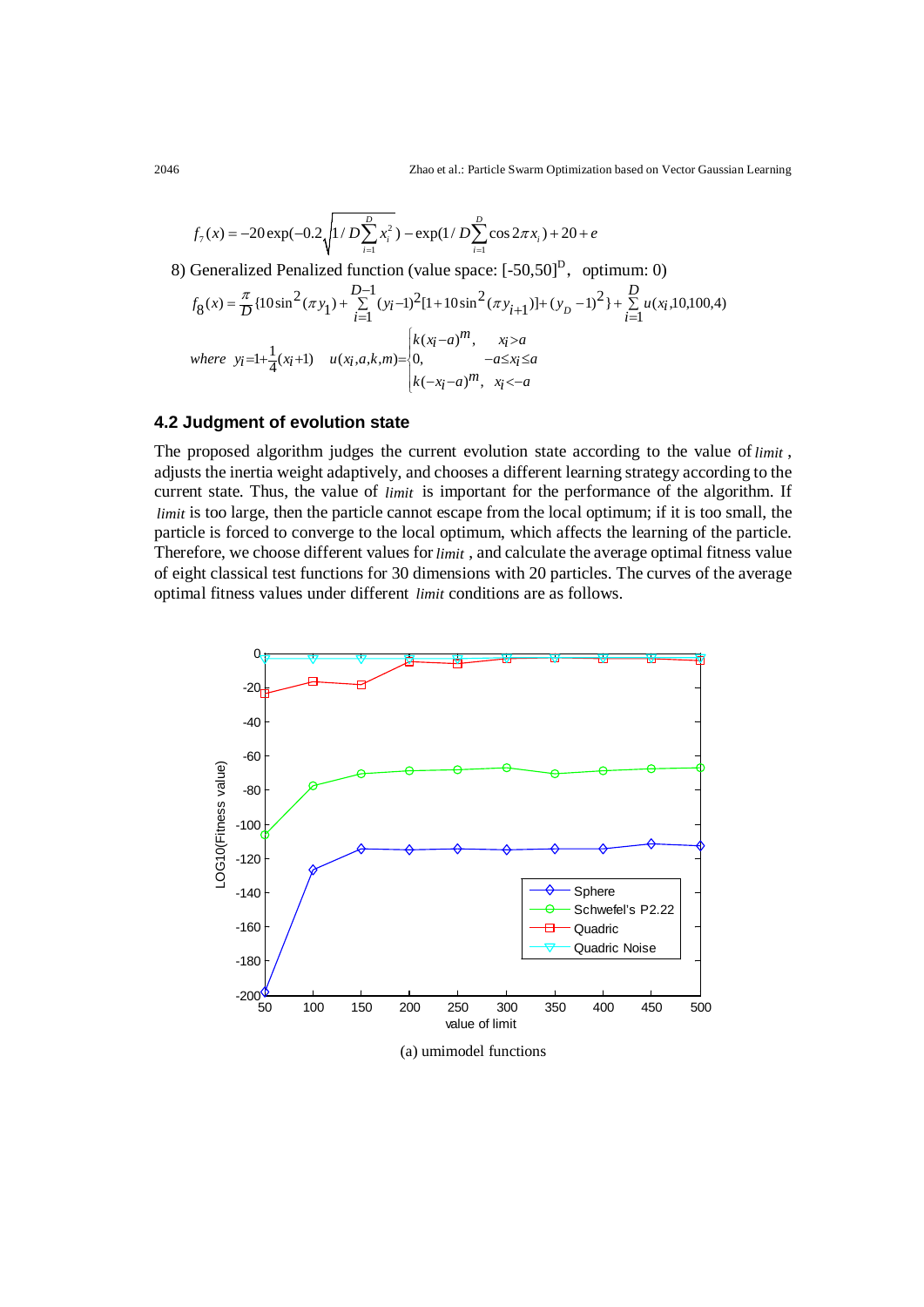

(b) multimodel functions **Fig. 3.** Curves of test functions with different limit

In addition to the Noise Quadric function, the average optimal fitness values of the other three functions are significantly different with the change of limit from **Fig. 3** (a). When the value of the limit is between 50 and 150, the logarithm of the average optimal fitness increases with an increase in the limit, and the convergence precision of the algorithm gradually decrease. When the value of the limit is greater than 150, the curve of the function exhibits almost no change, and the convergence precision of the algorithm has no obvious change. For the multimodal functions, only two functions are sensitive to changes in the limit. There is no obvious change in the average optimal fitness of the function when the limit is between 50 and 100.An increase in the value of the limit gradually reduces the average optimal fitness value of the function. The change curve of the function is smooth, and the convergence precision of the algorithm is not changed obviously with *limit* > 150 . In summary, we set limit to be 50 to balance the performance of unimodal and multimodal functions.

#### **4.3 Experiments**

The performance of VGL-PSO was verified by comparingVGL-PSO with six classical PSO variants, namely FIPS [21], HPSO-TVAC [22], DMS-PSO [23], CLPSO [24], APSO [25], and GDPSO [15]. The size N of the swarm is 20,  $c_1 = c_2 = 2.0$ ; the times of evaluation is 200000,  $c_3 = c_4 = 1.0$ , the number of estimation is 200,000, dimension  $M = 30$ , *limit* = 50.

The results of the seven algorithms are presented in **Table 1**, where "Mean" represents the mean of the optimal fitness value and "Std.Dev" signifies the standard deviation by averaging over 50 independent experiments. Here "Mean" reflects the precision and "Std.Dev" reflects the stability and robustness.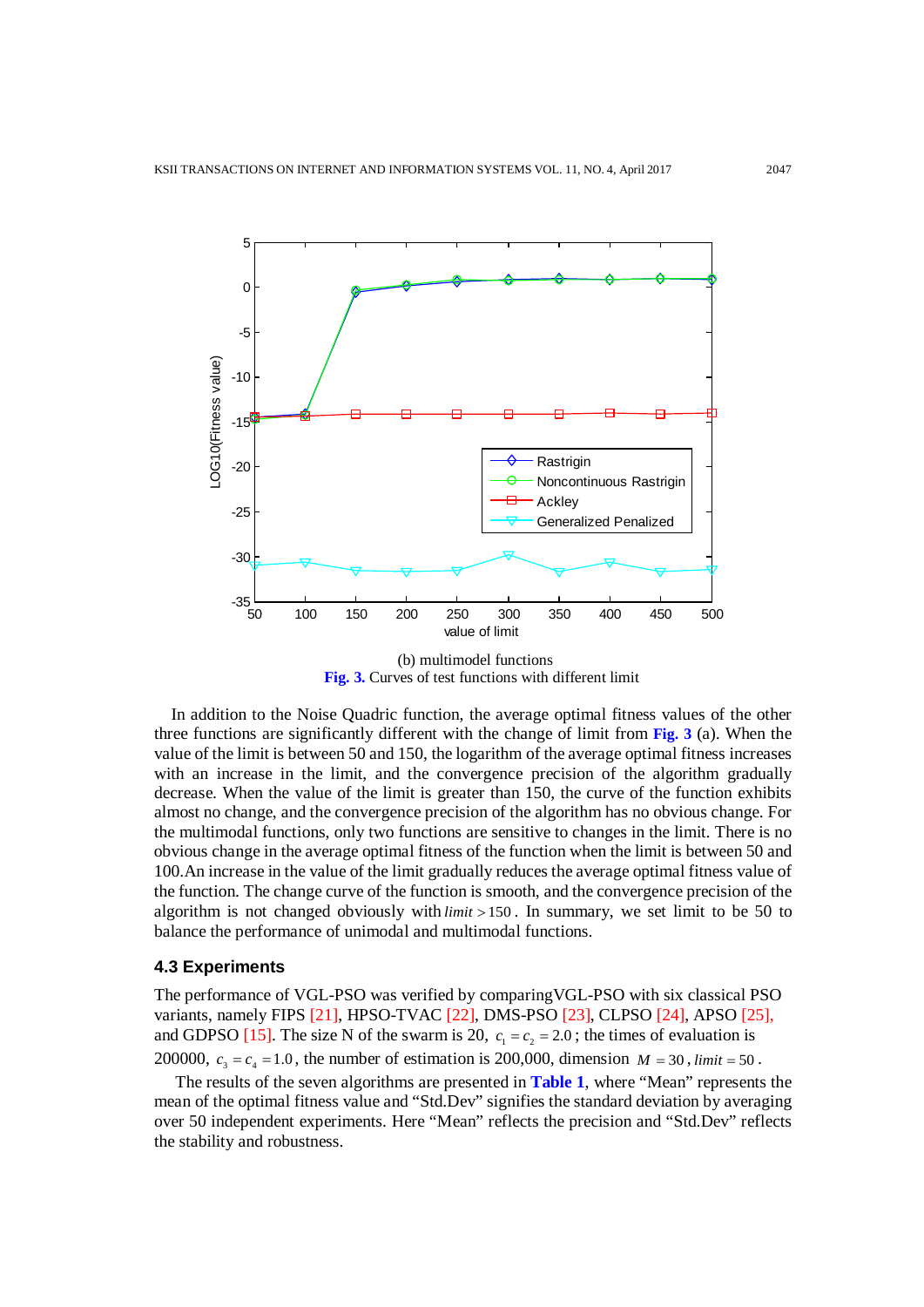| <b>Test</b><br><b>Functions</b> |                | <b>FIPS</b>           | <b>HPSO-TVAC</b> | <b>DMSPSO</b> | <b>CLPSO</b> | <b>APSO</b> | <b>GDPSO</b>     | <b>VGL-PSO</b> |
|---------------------------------|----------------|-----------------------|------------------|---------------|--------------|-------------|------------------|----------------|
| $f_{\rm 1}$                     | Mean           | $3.21e-30$            | 3.38e-41         | 3.85e-54      | 1.89e-19     | 1.45e-150   | 1.12e-224        | 5.39e-299      |
|                                 | <b>Std.Dev</b> | $3.60e-30$            | 8.50e-41         | 1.75e-53      | 1.49e-19     | 5.73e-150   | $\boldsymbol{0}$ | $\mathbf{0}$   |
| f <sub>2</sub>                  | Mean           | $1.32e-17$            | 6.90e-23         | 2.61e-29      | 1.01e-13     | 5.15e-84    | 7.90e-226        | 5.16e-278      |
|                                 | <b>Std.Dev</b> | 7.86e-18              | 6.89e-23         | $6.60e-29$    | $6.51e-14$   | 1.44e-83    | 0.00             | 0.00           |
| $f_3$                           | Mean           | 0.77                  | 2.89e-07         | 47.5          | 395          | $1.0e-10$   | 1.12e-01         | 3.78e-26       |
|                                 | <b>Std.Dev</b> | 0.86                  | 2.97e-07         | 56.4          | 142          | $2.13e-10$  | 2.90             | 1.11e-24       |
| $f_4$                           | Mean           | $2.55e-03$            | 5.54e-02         | 1.10e-02      | $3.92e-03$   | $4.66e-03$  | 5.54e-03         | 8.96e-04       |
|                                 | <b>Std.Dev</b> | $\overline{6.25}e-04$ | 2.08e-02         | 3.94e-03      | 1.14e-03     | 1.70e-03    | 3.40e-02         | 5.02e-03       |
| $f_5$                           | Mean           | 29.98                 | 2.39             | 28.1          | 2.57e-11     | 5.80e-15    | 0.00             | 0.00           |
|                                 | <b>Std.Dev</b> | 10.92                 | 3.71             | 6.42          | $6.64e-11$   | 1.01e-14    | 0.00             | 0.00           |
| $f_{6}$                         | Mean           | 35.91                 | 1.83             | 32.8          | 0.167        | $4.14e-16$  | 4.87e-01         | 0.00           |
|                                 | <b>Std.Dev</b> | 9.49                  | 2.65             | 6.49          | 0.379        | 1.45e-15    | 14.38            | 0.00           |
| $f_7$                           | Mean           | $7.69e-15$            | $2.06e-10$       | 8.52e-15      | $2.01e-12$   | 1.11e-14    | 3.43e-15         | $3.43e-15$     |
|                                 | <b>Std.Dev</b> | $9.33e-16$            | 9.45e-10         | 1.79e-15      | $9.22e-13$   | $3.55e-15$  | $6.61e-15$       | 6.26e-15       |
| $f_8$                           | Mean           | 1.22e-31              | 7.07e-30         | 2.05e-32      | 1.59e-21     | 3.76e-31    | 2.33e-31         | 1.15e-31       |
|                                 | <b>Std.Dev</b> | 4.85e-32              | $4.05e-30$       | 8.12e-33      | 1.93e-21     | $1.20e-30$  | 1.78e-30         | 2.45e-30       |

**Table 1.** Results of seven algorithms on 30 dimensional experiments

As shown in **Table 1**, we can see that quality and stability of our method is superior to those of the other variants. The convergence accuracy of our algorithm is much higher than that of the other algorithms on  $f_1 \sim f_3$ . The VGL-PSO algorithm also has a very good performance on  $f_5$ ,  $f_6$  and  $f_7$ . Especially, the proposed method can reach the global optimum on the  $f_5$  and  $f<sub>6</sub>$  functions, which is difficult to achieve with the optimization algorithm. Although the performance of our method is worse than that of GDPSO, there is no significant difference between our method and GDPSO through the t test.

# **4.4 T test**

We verifiedwhether the difference between VGL-PSO and the other six variants is significant by adopting the T test, in whichthe degree of freedom was 30, and the critical value was 1.697. If  $t > 1.697$ , VGL-PSO outperforms all the other variants, in which case it is marked as "+"; if *t* < −1.697, the performance of VGL-PSO is less accurate than that of the other variants, in which case it is marked as "-"; otherwise, VGL-PSO has no significant difference compared with the other variants, in which case it is marked as "=". In addition, "w/t/l" means that VGL-PSO wins in w functions, ties in t functions, and loses in l functions, compared with its competitors. The T test results of the comparison are presented in **Table 2**.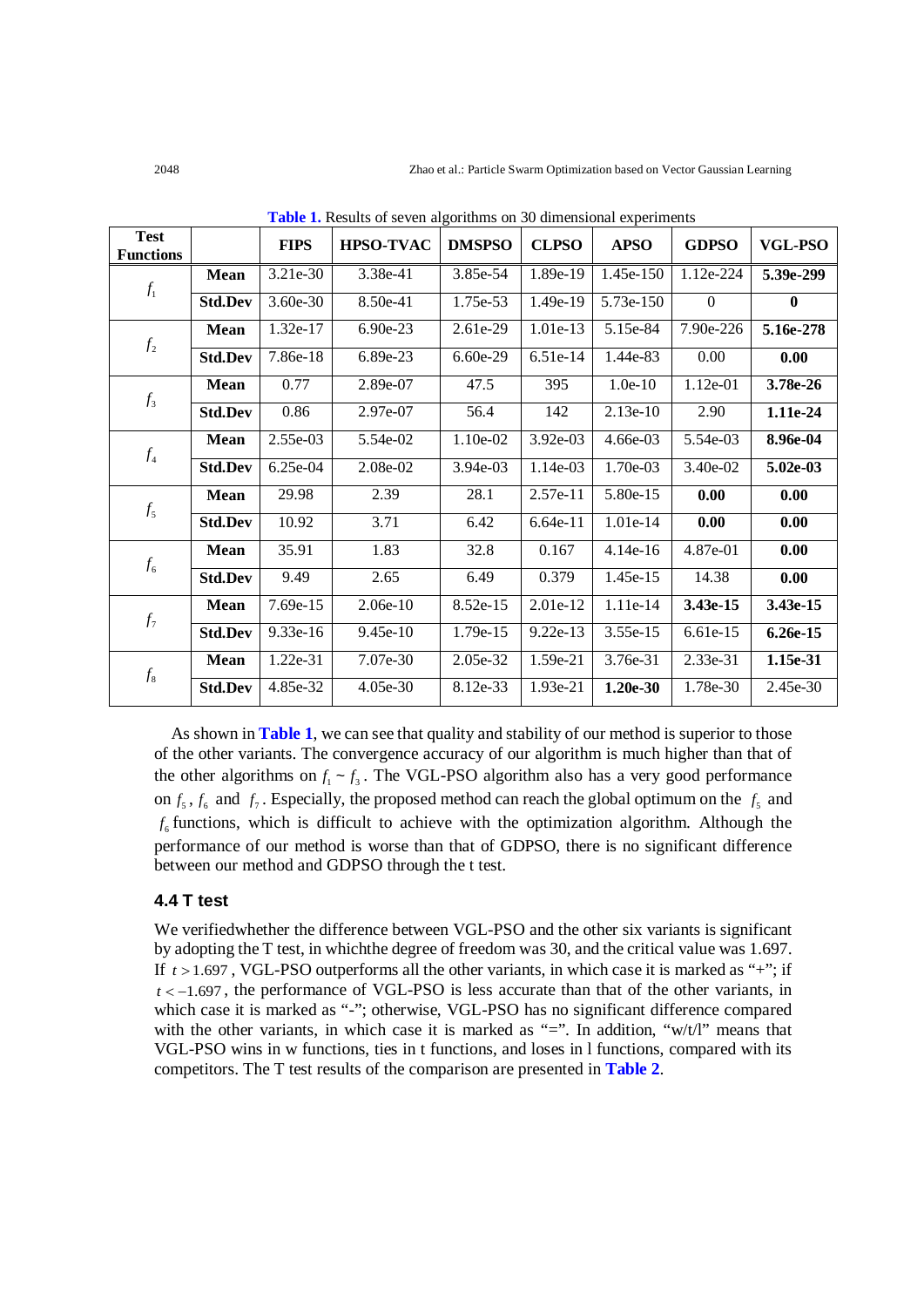| <b>Test</b><br><b>Functions</b> | <b>FIPS</b> | HPSO-TVAC   DMS-PSO |           | <b>CLPSO</b> | <b>APSO</b> | <b>GDPSO</b> |
|---------------------------------|-------------|---------------------|-----------|--------------|-------------|--------------|
| $f_{1}$                         | $+$         | $+$                 | =         | $\ddot{}$    | =           |              |
| $f_2$                           | $+$         | $+$                 | $\ddot{}$ | $\ddot{}$    | $\ddot{}$   | =            |
| $f_3$                           | $+$         | $+$                 | $\ddot{}$ | $\ddot{}$    | $+$         | $+$          |
| $f_{\scriptscriptstyle 4}$      | $+$         | $+$                 | $\ddot{}$ | $\ddot{}$    | $+$         | $+$          |
| $f_5$                           | $+$         | $+$                 | $\ddot{}$ | $+$          | $+$         | $=$          |
| $f_{\rm 6}$                     | $+$         | $+$                 | $+$       | $\ddot{}$    |             | $+$          |
| $f_7$                           | $+$         | $=$                 | $\ddot{}$ | $\ddot{}$    | $+$         | $=$          |
| $f_8$                           | $=$         | $+$                 | $=$       | $+$          | =           | $=$          |
| w/t/1                           | 7/1/0       | 7/1/0               | 6/2/0     | 8/0/0        | 5/3/0       | 3/5/0        |

**Table 2.** The T test results of six algorithms

The results in **Table 2** indicate that our method outperforms CLPSO on all eight functions, whereas VGL-PSO achieves more accurate results than HPSO-TVAC on seven functions. VGL-PSO is more effective than DMS-PSO on six functions, whereas DMS-PSO is superior on the remaining two functions. APSO outperforms VGL-PSO on three functions, whereas VGL-PSO is the most effective on five functions. GDPSO outperforms VGL-PSO on five functions, whereas VGL-PSO achieves the most accurate result on the  $f_3$ ,  $f_4$  and  $f_6$  functions.

# **4.5 Convergence of our method**

The curves of converge performance for the eight test functions over 30 dimensions are shown in **Fig. 4** and **5**. The horizontal and vertical axes represent the evaluation numbers and the logarithm of the fitness value, respectively. **Fig. 4** and **Fig. 5** are the curves of the unimodal functions and multimodal functions, respectively.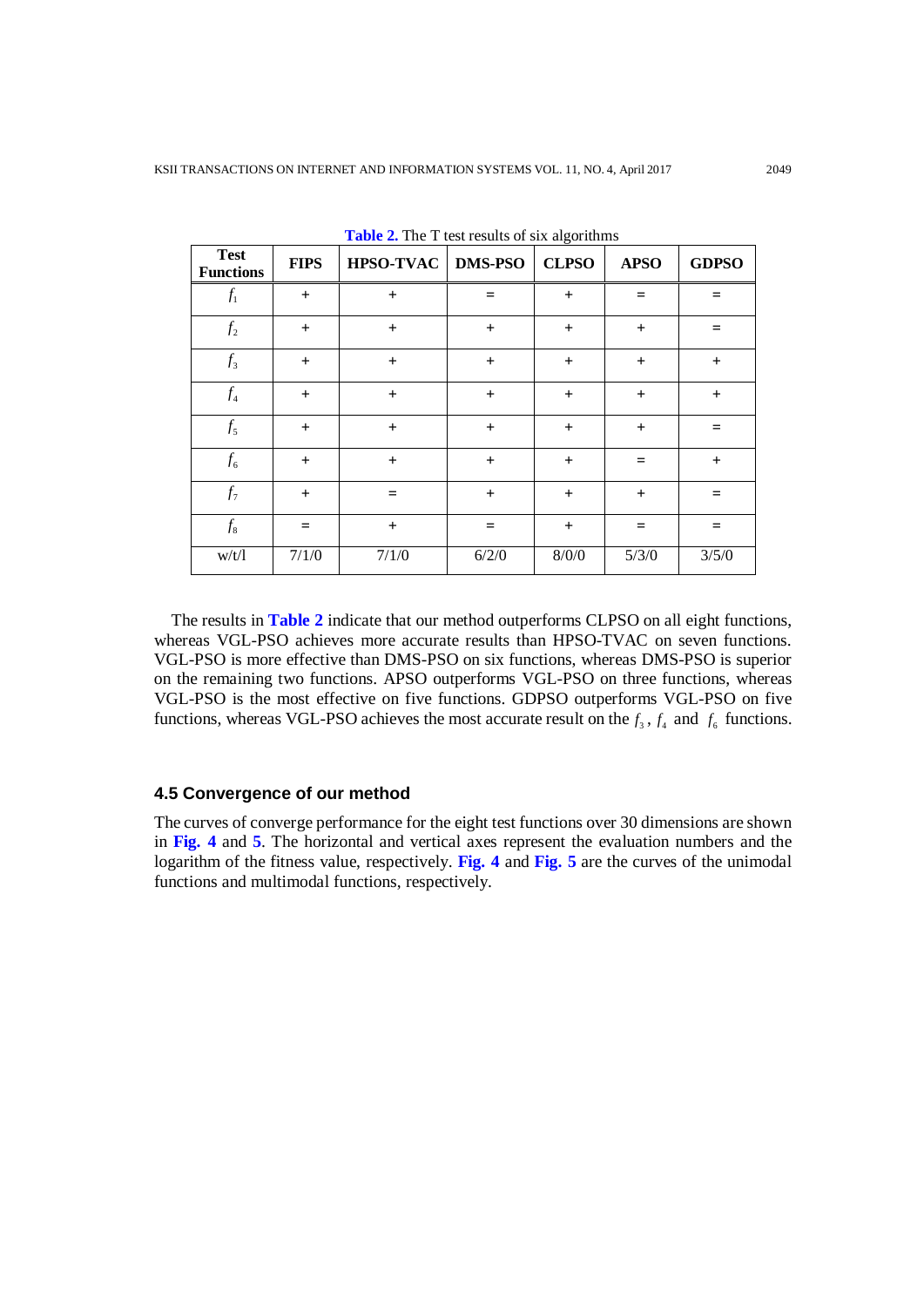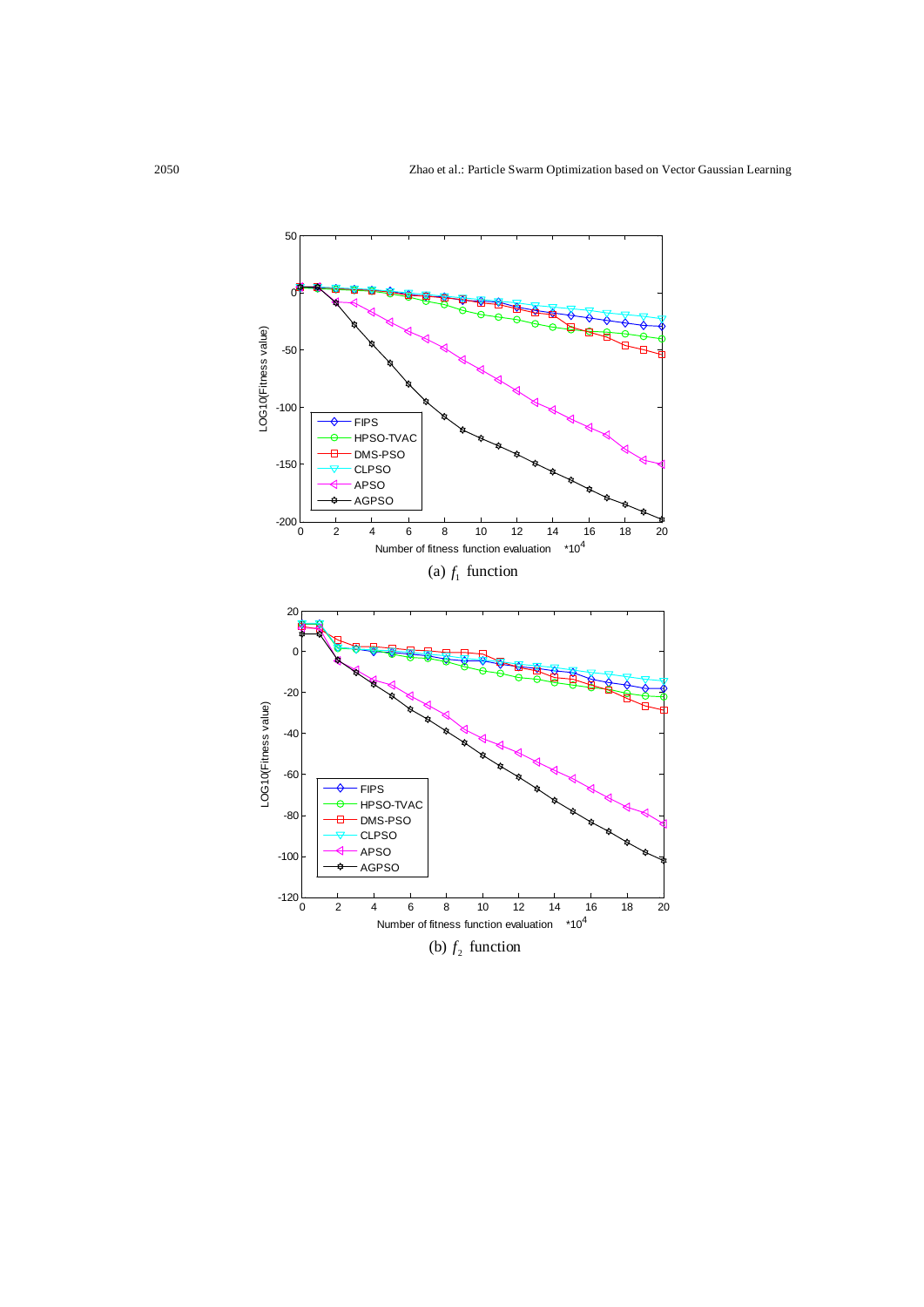

**Fig. 4.** Evolution curves of unimodal functions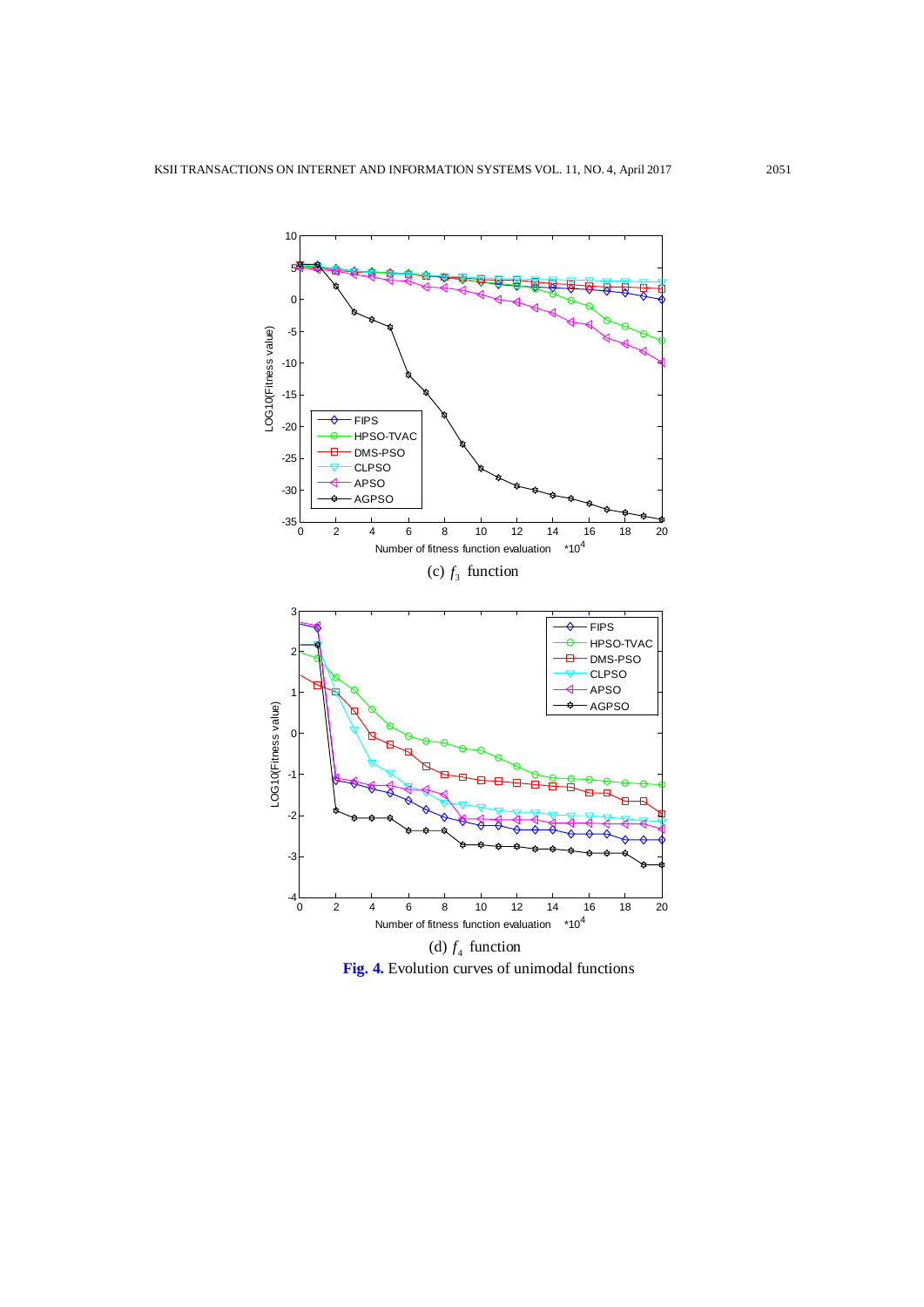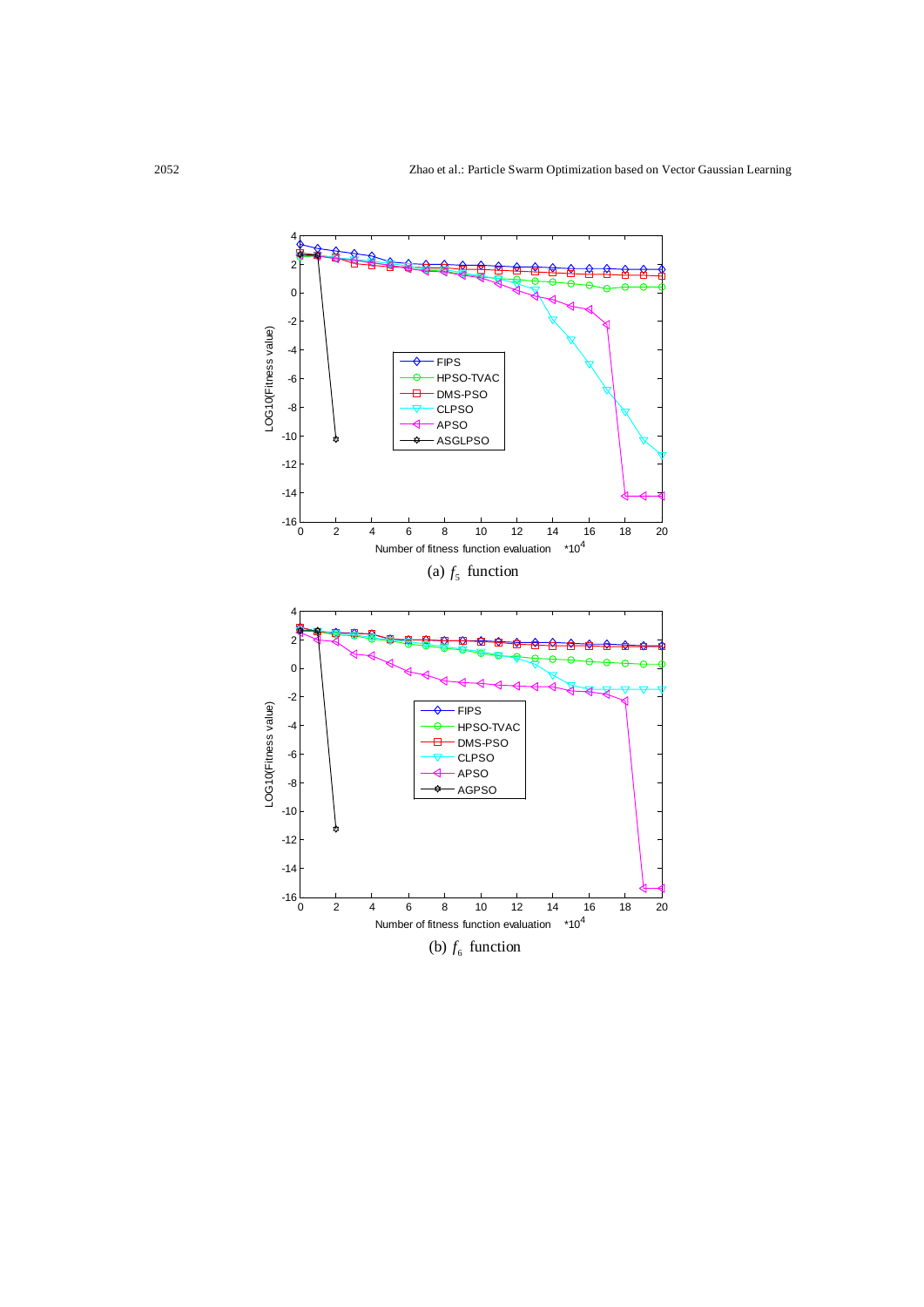

**Fig. 5.** Evolution curves of multimodal functions

VGL-PSO with vector Gaussian learning can enhance the ability of the algorithm to escape from a local optimum and accelerate the convergence speed, as shown in **Fig. 4** and 5. The performance of VGL-PSO is superior on unimodal functions, i.e., most notably the evolution curves of functions  $f_1, f_2$ , and  $f_3$  decrease almost linearly in Fig. 4; for multimodal functions, our method performs more accurately than other variants, especially on the  $f<sub>5</sub>$  and  $f<sub>6</sub>$ functions. VGL-PSO can find the best location when the number of assessments is 20000; the other variants readily converge to a local optimum, resulting in slow or even stagnant convergence, as seen in **Fig. 5**.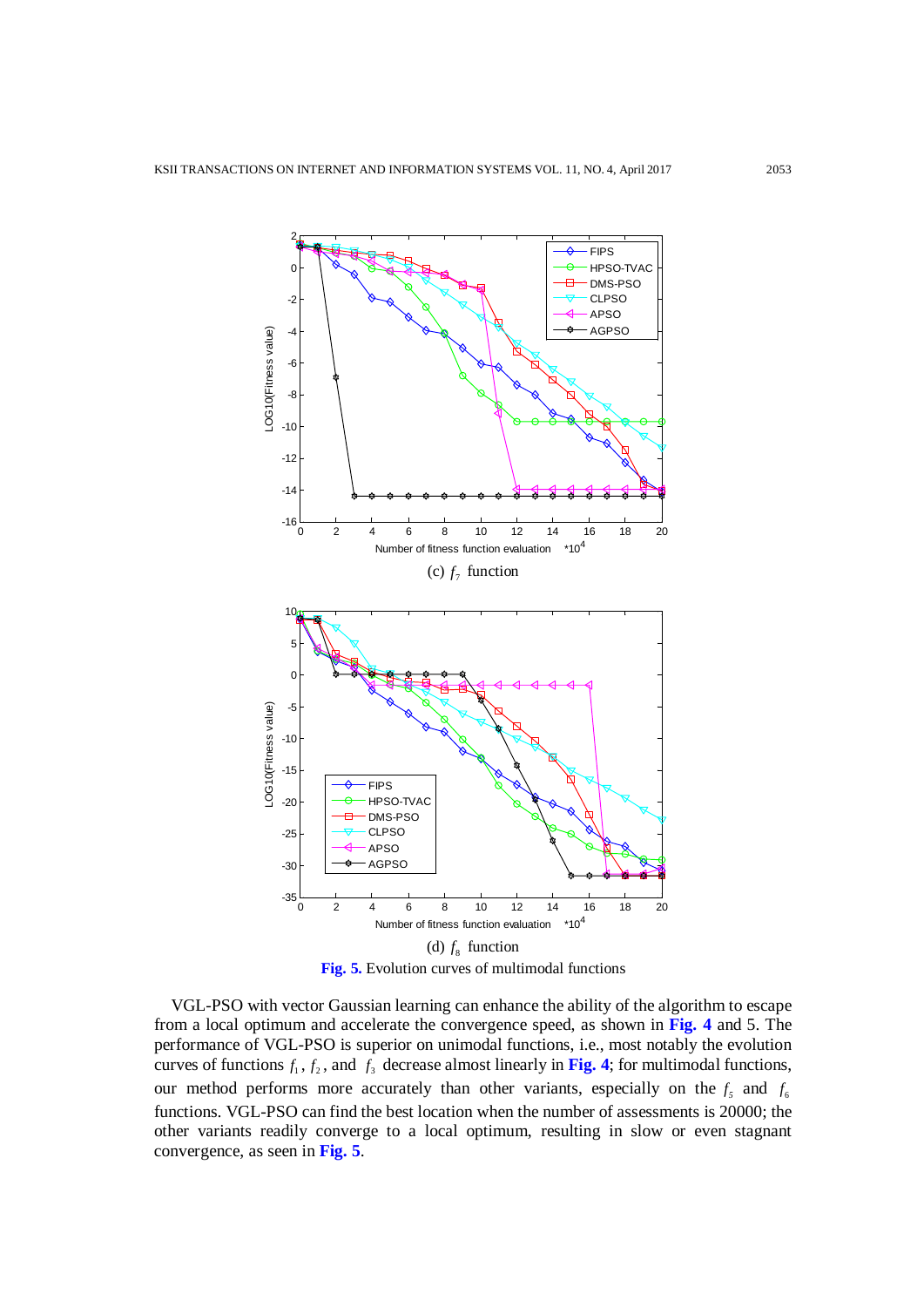## **5. Conclusions**

Particle swarm optimization based on vector Gaussian learning is proposed to overcome the limitations of PSO and Gaussian learning strategy. The proposed method uses the threshold value *limit* to judge whether the swarm converges to a local optimum. If the algorithm is found to converge toa local optimum, we adopt the inertia weight strategy,which decreases linearly, and the vector Gaussian learning strategy, in which case the elite particlesare able to escape from the local optimum; otherwise, we adopt the fixed inertia weight strategy. The results demonstrate that VGL-PSO outperforms IPS, HPSO-TVAC, DMS-PSO, CLPSO, APSO, and GDPSO. The result of the T test shows that the VGL-PSO algorithm performs more accurately than the other six variants. Our future workintends focusing on optimizing the vector Gaussian learning strategy, adjusting the evolutionary state threshold *limit* more reasonably, and improving the performance of the algorithm [26-29].

## **References**

- [1] Kennedy J. and Berhart R., "Particle swarm optimization", in *Proc. of IEEE Conf. on Neural Networks*, pp.1942-1948, November 27- [December](http://www.baidu.com/link?url=mnD7o6m9LlENMXL1bV71KG7gQQ6rHppW4q3pfJ-3lAM0AG4PuZYIVKJ9_Lv5C6Tjk9dxXc62HF_l-UPfCRDRRa81O6KfYc5fEhF0Tzn5jmi) 1, 1995. [Article \(CrossRef Link\)](http://dx.doi.org/doi:10.1109/icnn.1995.488968)
- [2] Davoodi Elnaz, Hagh Mehrdad Tarafdar and Zadeh Saeid Ghassem, "A hybrid Improved Quantum-behaved Particle Swarm Optimization-Simplex method (IQPSOS) to solve power system load flow problems," *Applied Soft Computing*, vol. 21, no. 1, pp.171-179, August, 2014. [Article \(CrossRef Link\)](http://dx.doi.org/doi:10.1016/j.asoc.2014.03.004)
- [3] Jun Yang, Hesheng Zhang, Yun Ling, Cheng Pan and Wei Sun, "Task Allocation for Wireless Sensor Network Using Modified Binary Particle Swarm Optimization," *IEEE Sensors Journal*, vol. 14, no. 3, pp. 882-892, November, 2014. Article [\(CrossRef Link\)](http://dx.doi.org/doi:10.1109/jsen.2013.2290433)
- [4] Amir Ameli, Shahab Bahrami, Farid Khazaeli and Mahmood-Reza Haghifam, "A Multiobjective Particle Swarm Optimization for Sizing and Placement of DGs from DG Owner's and Distribution Company's Viewpoints," *IEEE Transactions on Power Delivery*, vol. 29, no. 4, pp. 1831-1840, February, 2014. [Article \(CrossRef Link\)](http://dx.doi.org/doi:10.1109/tpwrd.2014.2300845)
- [5] J. Senthilnath, S. N. Omkar, V. Mani and T. Karthikeyan, "Multiobjective Discrete Particle Swarm Optimization for Multisensor Image Alignment," *IEEE Geoscience and Remote Sensing Letters*, vol. 10, no. 5, pp. 1095-1099, February, 2013. [Article \(CrossRef Link\)](http://dx.doi.org/doi:10.1109/lgrs.2012.2230432)
- [6] Wang Huibin, Chen Zhe, Wang Xin and Ma Yu, "Random finite sets based UPF-CPHD multi-object tracking," *Journal on Communications*, vol. 33, no. 12, pp. 147-153, December, 2012. [Article \(CrossRef Link\)](http://dx.doi.org/doi:10.3969/j.issn.1000-436x.2012.12.019)
- [7] Han Huang, Hu Qin, Zhifeng Hao and Andrew Lim, "Example-based learning particle swarm optimization for continuous optimization," *Information Sciences*, vol. 182, no. 1, pp. 125-128, January, 2012. [Article \(CrossRef Link\)](http://dx.doi.org/doi:10.1016/j.ins.2010.10.018)
- [8] Wei-Neng Chen, Jun Zhang, Ying Lin, Ni Chen, Zhi-Hui Zhan, Henry Shu-Hung Chung, Yun Li and Yu-Hui Shi, "Particle swarm optimization with an aging leader and challengers," *IEEE Transactions on Evolutionary Computation*, vol. 17, no. 2, pp. 241-258, February, 2013. [Article \(CrossRef Link\)](http://dx.doi.org/doi:10.1109/tevc.2011.2173577)
- [9] Zahra Beheshti and Siti Mariyam Hj, Shamsuddin, "CAPSO: Centripetal accelerated particle swarm optimization," *Information Sciences*, vol. 258, pp. 54-79, February, 2014. [Article \(CrossRef Link\)](http://dx.doi.org/doi:10.1016/j.ins.2013.08.015)
- [10] Yong Zhang, Dun-wei, GongXiao-yan and SunNa Geng, "Adaptive bare-bones particle swarm optimization algorithm and its convergence analysis," *Soft Computing*, vol. 18, no. 7, pp. 1337-1352, July, 2014. [Article \(CrossRef Link\)](http://dx.doi.org/doi:10.1007/s00500-013-1147-y)
- [11] Wang Lin, Yang Bo and Orchard Jeff, "Particle swarm optimization using dynamic tournament topology," *Applied Soft Computing*, vol. 48, pp. 584-596, November, 2016. [Article \(CrossRef Link\)](http://dx.doi.org/doi:10.1016/j.asoc.2016.07.041)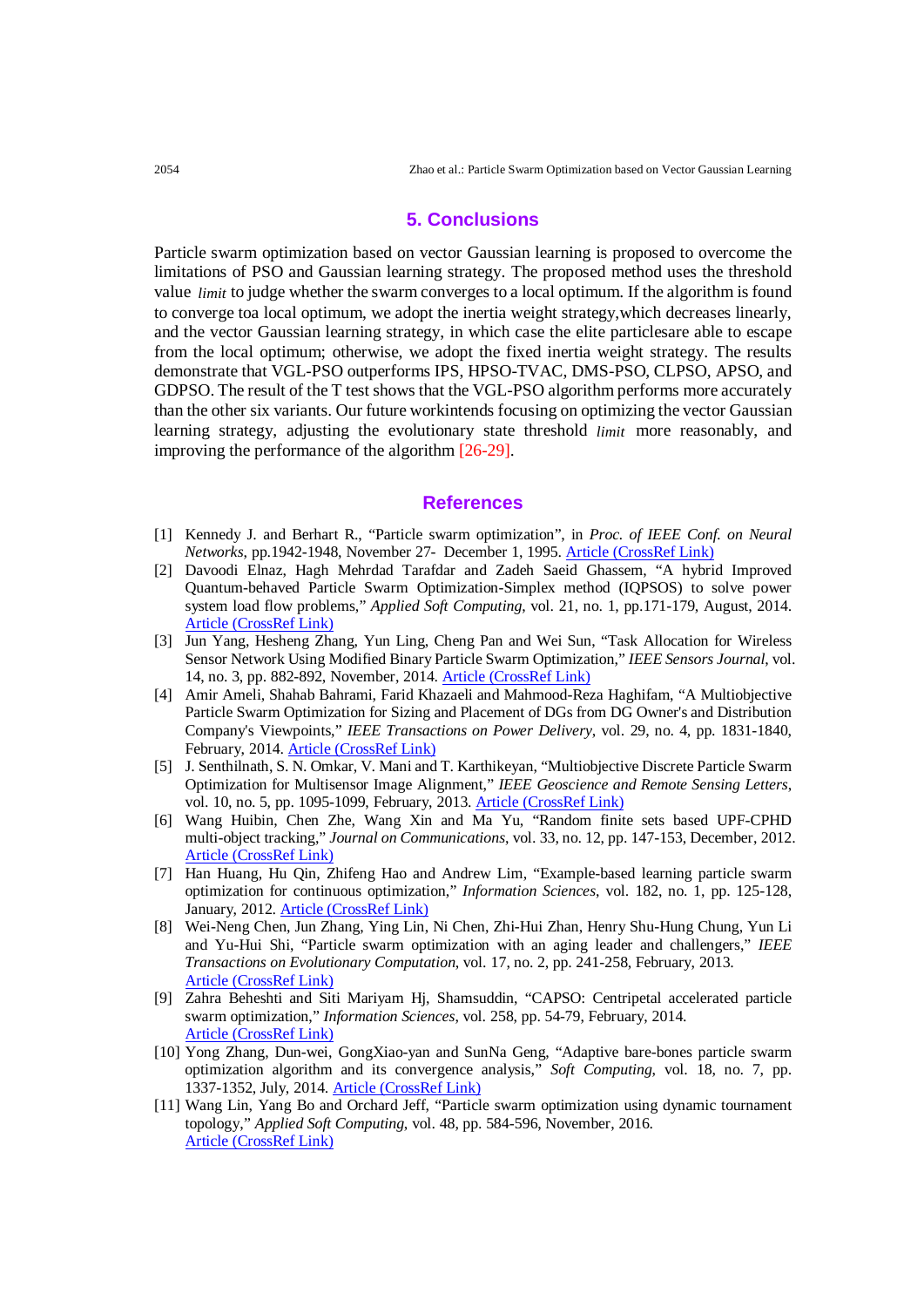- [12] Ran Cheng and Yaochu Jin, "A social learning particle swarm optimization algorithm for scalable optimization," *Information Sciences*, vol. 291, no. 6, pp. 43-60, January, 2015. [Article \(CrossRef Link\)](http://dx.doi.org/doi:10.1016/j.ins.2014.08.039)
- [13] Yang Ning, Huo Ju and Yang Ming, "Multi-objective particle swarm optimization algorithm based on the interaction of multi-level information," *Control and Decision*, vol. 31, no. 5, pp. 907-912, May, 2015. [Article \(CrossRef Link\)](http://dx.doi.org/doi:10.13195/j.kzyjc.2015.0109)
- [14] Couceiro M and Sivasundaram S, "Novel fractional order particle swarm optimization," *Applied Mathematics and Computation*, vol. 283, pp. 36-54, June, 2016. [Article \(CrossRef Link\)](http://dx.doi.org/doi:10.1016/j.amc.2016.02.007)
- [15] Zhu Degang, Sun Hui, Zhao Jia and Yu Qing, "Particle swarm optimization algorithm based on Gaussian disturbance," *Journal of Computer Applications*, vol. 34, no. 3, pp. 754-759, March, 2014. [Article \(CrossRef Link\)](http://dx.doi.org/doi:10.11772/j.issn.1001-9081.2014.03.0754)
- [16] Duan Haibin and Li Junnan, "Gaussian Harmony Search Algorithm: A Novel Method for Loney's Solenoid Problem," *IEEE Transactions on Magnetics*, vol. 50, no. 3, pp. 83-87, March, 2014. [Article \(CrossRef Link\)](http://dx.doi.org/doi:10.1109/tmag.2013.2284764)
- [17] Zhou Xinyu, Wu Zhijian, Wang Hui and Rahnamayan Shahryar, "Gaussian bare-bones artificial bee colony algorithm," Soft Computing, vol. 20, no. 3, pp.907-924, March, 2016. [Article \(CrossRef Link\)](http://dx.doi.org/doi:10.1007/s00500-014-1549-5)
- [18] Zhang Le, Liu Zhong, Zhang Jianqiang and Ren Xiongwei, "Optimized improved Gaussian process model based on artificial bee colony algorithm," *Journal of National University of Defense Technology*, vol. 36, no. 1, pp. 154-160, January, 2014. [Article \(CrossRef Link\)](http://dx.doi.org/doi:10.1007/s11771-013-1832-0)
- [19] Liu Xiaolong, Li Rongjun and Yang Ping, "Bacterial Foraging optimization algorithm based on estimation of distribution," *Control and Decision*, vol. 26, no. 8, pp. 1233-1238, August, 2011. [Article \(CrossRef Link\)](http://dx.doi.org/doi:10.1109/icicisys.2010.5658828)
- [20] Lü Li, "Vector Learning Particle Swarm Optimization," *International Journal of Advancements in Computing Technology*, vol. 4, no. 17, pp. 106-115, December, 2012. [Article \(CrossRef Link\)](http://dx.doi.org/doi:10.4156/ijact.vol4.issue17.13)
- [21] Mendes R., Kennedy J. and Neves J., "The fully informed particle swarm: Simpler, maybe better," *IEEE Transaction on Evolutionary Computation*, vol. 8, no. 3, pp.204-210, March, 2004[.](http://dx.doi.org/doi:10.1109/tevc.2004.826074) [Article \(CrossRef Link\)](http://dx.doi.org/doi:10.1109/tevc.2004.826074)
- [22] Rathaweera A., Halgamuge S. and Watson H., "Self-organizing hierarchical particle swarm optimizer with time-varying acceleration coefficients," *IEEE Transaction on Evolutionary Computation*, vol. 8, no. 3, pp. 240-255, March, 2004. [Article \(CrossRef](http://dx.doi.org/doi:10.1109/tevc.2004.826071) Link)
- [23] Liang J. J. and Suganthan P. N., "Dynamic multi-swarm particle swarm optimizer," in *Proc. of IEEE conf. on Swarm Intelligence Symposium,* pp. 124-129, June 8-10, 2005. [Article \(CrossRef Link\)](http://dx.doi.org/doi:10.1109/sis.2005.1501611)
- [24] Liang J. J., Qin A. K., Suganthan P N and S. Baskar, "Comprehensive learning particle swarm optimizer for global optimization of multimodal functions," *IEEE Transaction on Evolutionary Computation*, vol.10, no. 3, pp.281-295, March, 2006. [Article \(CrossRef Link\)](http://dx.doi.org/doi:10.1109/tevc.2005.857610)
- [25] Zhi-hui Zhan, Jun Zhang, Yun Li and Henry Shu-Hung Chung, "Adaptive Particle Swarm Optimization," *IEEE Transactions on Systems, Man, and Cybernetics*, vol. 39, no. 6, pp. 1362-1381, June, 2009. [Article \(CrossRef Link\)](http://dx.doi.org/doi:10.1109/tsmcb.2009.2015956)
- [26] Xiao R-b, Zhang Y-f, Huang Z-d, "Emergent computation of complex systems: a comprehensive review," *International Journal of Bio-Inspired Computation*, vol.7, no. 2, pp. 75-97, March, 2015. [Article \(CrossRef Link\)](http://dx.doi.org/doi:10.1504/ijbic.2015.069292)
- [27] Cai X, Wang L, Kang Q and Wu Q-d, "Bat algorithm with Gaussian walk," *International Journal of Bio-Inspired Computation*, vol. 6, no. 3, pp. 166-174, May, 2014. [Article \(CrossRef Link\)](http://dx.doi.org/doi:10.1504/ijbic.2014.062637)
- [28] Wang G-G, Deb S, Gao X-Z and Coelho LdS, "A new metaheuristic optimization algorithm motivated by elephant herding behavior," *International Journal of Bio-Inspired Computation*, vol. 8, no. 6, pp. 394-409, October, 2016. [Article \(CrossRef Link\)](http://dx.doi.org/doi:10.1504/ijbic.2016.10002274)
- [29] Cai X, Gao X-z and Xue Y, "Improved bat algorithm with optimal forage strategy and random disturbance strategy," *International Journal of Bio-Inspired Computation*, vol. 8, no. 4, pp. 205-214, June, 2016. [Article \(CrossRef Link\)](http://dx.doi.org/doi:10.1504/ijbic.2016.078666)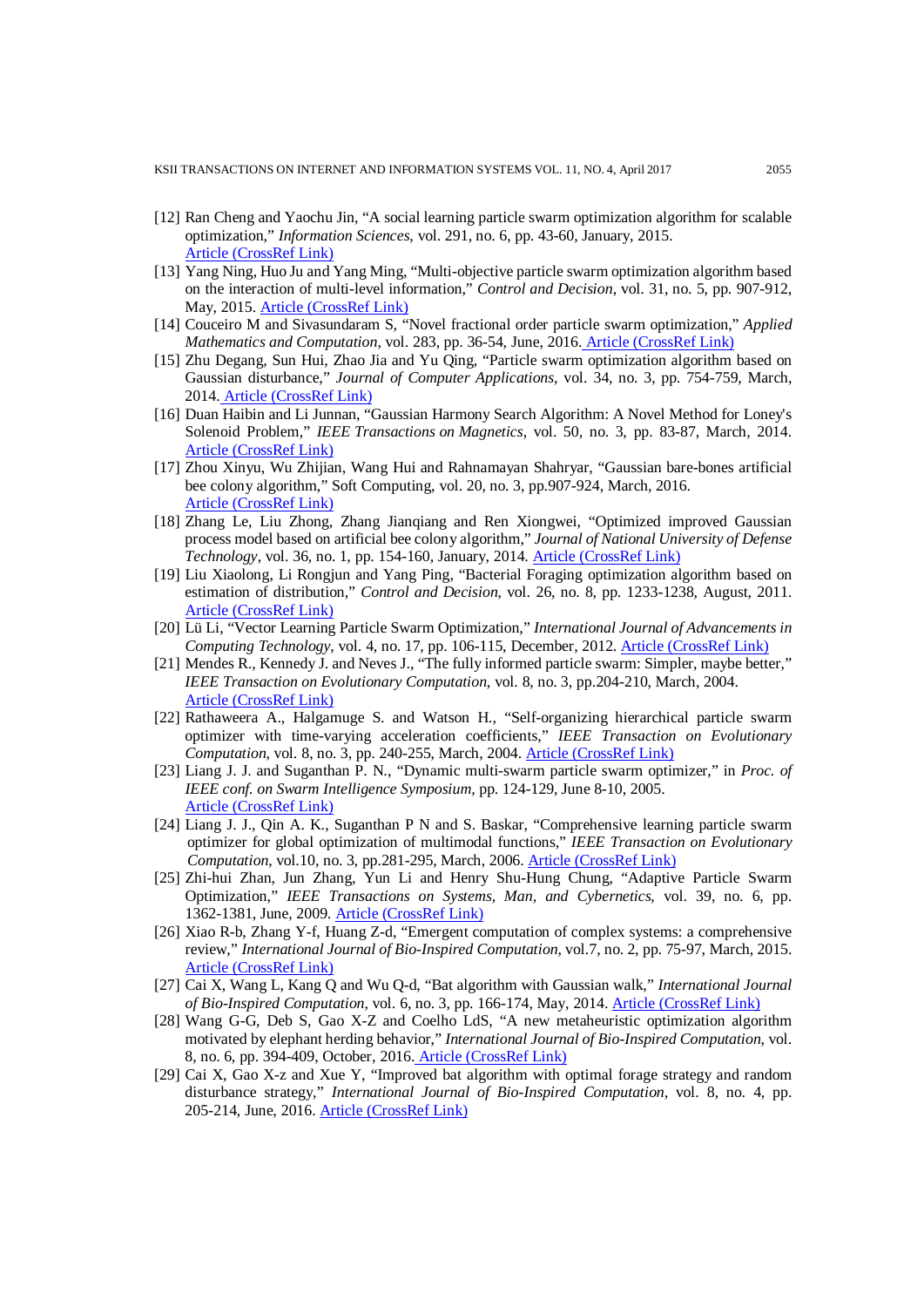

**Zhao Jia** received the M.A. degree in technology of computer application form Nanchang Hangkong University, Nanchang, China. He has been an assistant professor in the School of Information Engineering, Nanchang Institute of Technology, since 2011. His research interests include evolutionary computation, swarm intelligence, wireless sensor networks, Big Date processing.



**Lv Li** is currently pursuing her PhD with the College of Computer and Information Engineering, Hohai University, Nanjing, China and received her MA in Computer Architecture from Jiangxi Normal University, Nanchang, China. She has been an Associate Professor in the School of Information Engineering, Nanchang Institute of Technology, since 2013. Her research interests include evolutionary computation, object tracking, wireless sensor networks and embedded system.



**Wang Hui** received his B.Sc. and M.Sc. from School of Computer, China University of Geosciences (Wuhan) in 2005 and 2008, respectively. He completed his Ph.D. in the State key Lab of Software Engineering at Wuhan University, Wuhan, China in June 2011. Now, he is an associate professor at the School of Information Engineering, Nanchang Institute of Technology, China. His current research interests focus on evolutionary optimization, swarm intelligence, large-scale optimization, GPU-based computing, evolutionary learning and applications.



**Sun Hui** received his M.Sc. in Mechanics from the Tsinghua University, Beijing, China in 1988, and PhD in Metal Plastic Working from the Nanchang University in 2002. He is currently a Professor with Nanchang Institute of Technology, Nanchang, China. His research interests include intelligent algorithms, rough sets and granular computing and variational inequality principle.



**Wu Runxiu** is currently a Professor with Nanchang Institute of Technology, Nanchang, China. His research interests include swarm intelligence optimization algorithm and its applications.